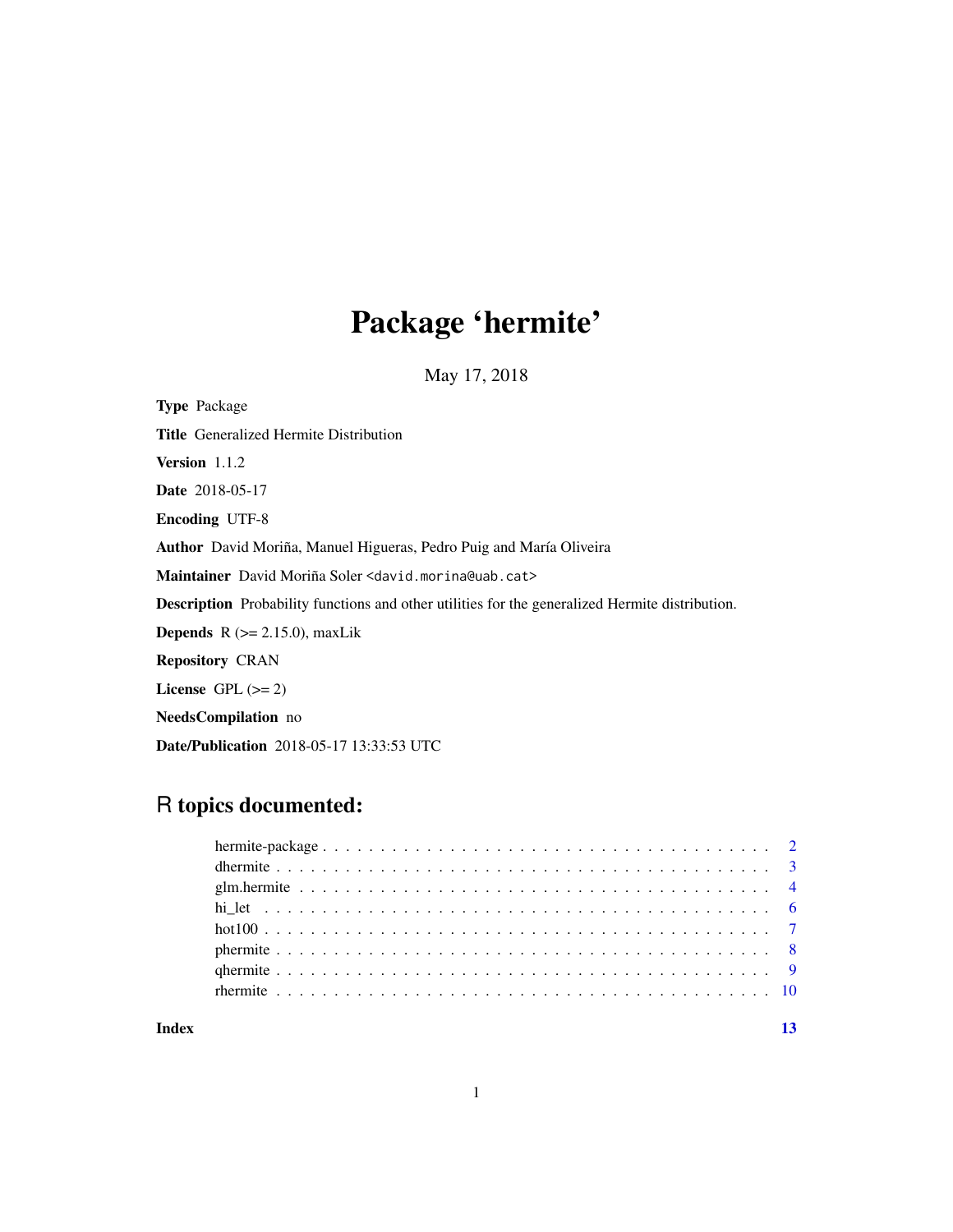<span id="page-1-1"></span><span id="page-1-0"></span>

#### **Description**

Probability mass, distribution and quantile functions; random generation; and regression models for the generalized Hermite distribution.

#### Details

| Package:  | hermite                |
|-----------|------------------------|
| Type:     | Package                |
| Version:  | 1.1.2                  |
| Date:     | 2018-05-17             |
| License:  | GPL version 2 or newer |
| LazyLoad: | <b>ves</b>             |

The package implements probability mass function [dhermite](#page-2-1), distribution function [phermite](#page-7-1), quantile function [qhermite](#page-8-1) and random generation [rhermite](#page-9-1) for the generalized Hermite distribution. The probability mass function is usually parametrized in terms of the mean  $\mu$  and the index of dispersion  $d = \frac{\sigma^2}{u}$  $\frac{\sigma^2}{\mu}$ :

 $P(X = x) = P(X = 0) \frac{\mu^x (m-d)^x}{(m-1)x}$  $\frac{\binom{x}{m-d}x}{(m-1)^x}$   $\sum_{j=0}^{\lfloor x/m \rfloor} \frac{(d-1)^j (m-1)^{(m-1)j}}{m^j \mu^{(m-1)j} (m-d)^{mj} (x-j)}$  $\frac{(a-1)^{j} (m-1)^{j} (m-j)^{j} (m-j)^{k}}{m^{j} \mu^{(m-1)j} (m-d)^{m j} (x-mj)! j!}$  where  $P(X = 0) =$  $exp(\mu(-1+\frac{d-1}{m}))$ , m is the degree of the generalized Poisson distribution and  $[x/m]$  is the integer part of  $x/m$ .

The package is able to fit Hermite regression models as well, by means of the function  $g\ln h$ . hermite, also in the presence of covariates.

#### Author(s)

David Moriña, Manuel Higueras, Pedro Puig and María Oliveira

Mantainer: David Moriña Soler <david.morina@uab.cat>

#### References

Kemp C D, Kemp A W. Some Properties of the Hermite Distribution. Biometrika 1965;52 (3- 4):381–394.

McKendrick A G Applications of Mathematics to Medical Problems. Proceedings of the Edinburgh Mathematical Society 1926;44:98–130.

Kemp A W, Kemp C D. An alternative derivation of the Hermite distribution. Biometrika 1966;53 (3-4):627–628.

Patel Y C. Even Point Estimation and Moment Estimation in Hermite Distribution. Biometrics 1976;32 (4):865–873.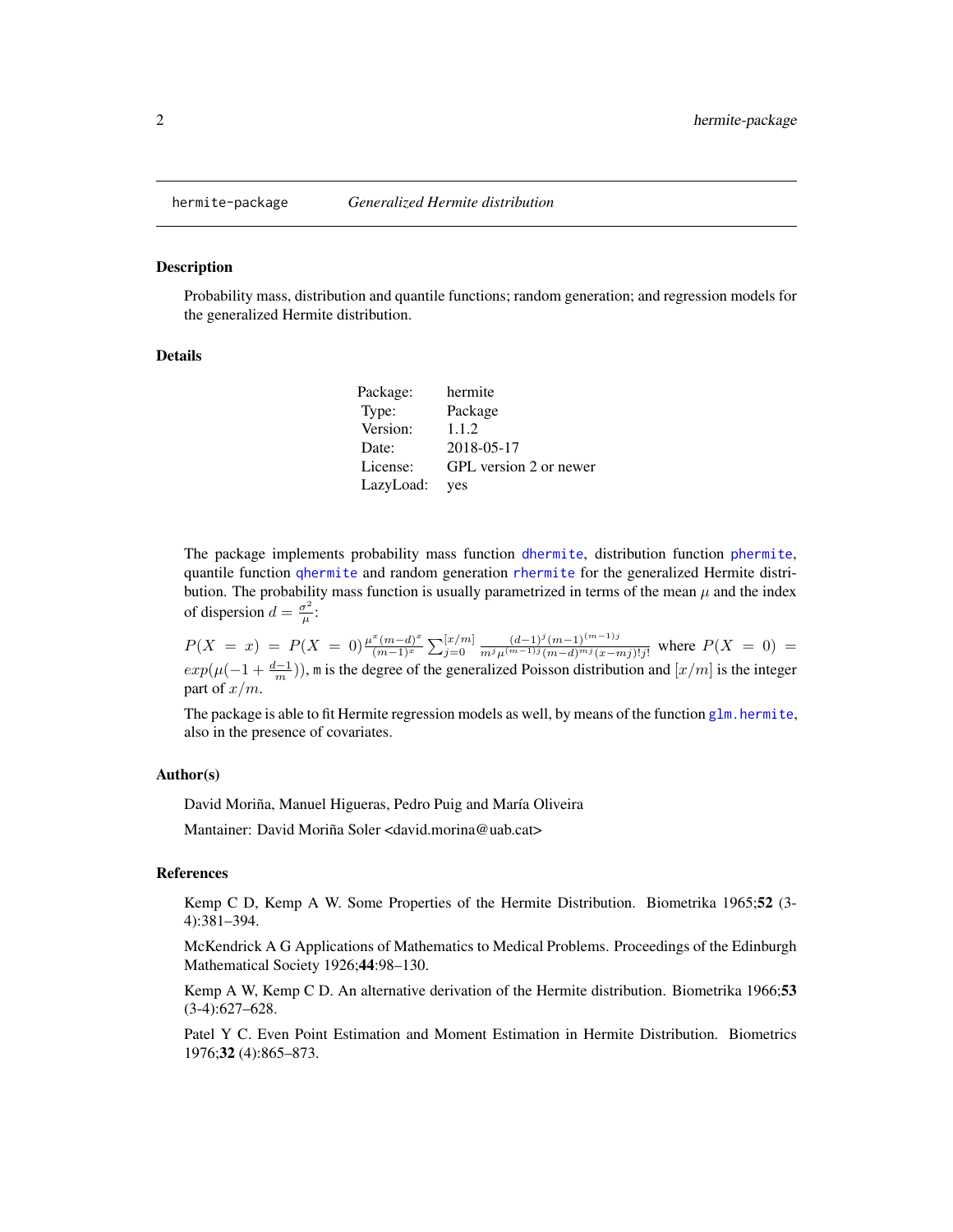#### <span id="page-2-0"></span>dhermite 3

Gupta R P, Jain G C. A Generalized Hermite distribution and Its Properties. SIAM Journal on Applied Mathematics 1974;27:359–363.

Bekelis, D. Convolutions of the Poisson laws in number theory. In Analytic & Probabilistic Methods in Number Theory: Proceedings of the 2nd International Conference in Honour of J. Kubilius, Lithuania 1996;4:283–296.

Zhang J, Huang H. On Nonnegative Integer-Valued Lévy Processes and Applications in Probabilistic Number Theory and Inventory Policies. American Journal of Theoretical and Applied Statistics 2013;2:110–121.

Kotz S. Encyclopedia of statistical sciences. John Wiley 1982-1989.

Kotz S. Univariate discrete distributions. Norman L. Johnson 2005.

Puig P. (2003). Characterizing Additively Closed Discrete Models by a Property of Their Maximum Likelihood Estimators, with an Application to Generalized Hermite Distributions. Journal of the American Statistical Association 2003; 98:687–692.

#### See Also

[Distributions](#page-0-0) for some other distributions, [qhermite](#page-8-1), [phermite](#page-7-1), [rhermite](#page-9-1), [hermite-package](#page-1-1), [glm.hermite](#page-3-1)

<span id="page-2-1"></span>dhermite *Probability mass function for the generalized Hermite distribution*

#### Description

Probability mass function for the generalized Hermite distribution with parameters a, b and m.

#### Usage

dhermite(x, a, b, m=2)

#### Arguments

| $\mathsf{x}$ | vector of non-negative integer quantiles.                                                                                        |
|--------------|----------------------------------------------------------------------------------------------------------------------------------|
| a            | first parameter for the Hermite distribution.                                                                                    |
| b            | second parameter for the Hermite distribution.                                                                                   |
| m            | degree of the generalized Hermite distribution. Its default value is 2, correspond-<br>ing to the standard Hermite distribution. |

#### Value

Probability for a generalized Hermite random varible with parameters a, b and m of taking x counts.

#### Author(s)

David Moriña, Manuel Higueras, Pedro Puig and María Oliveira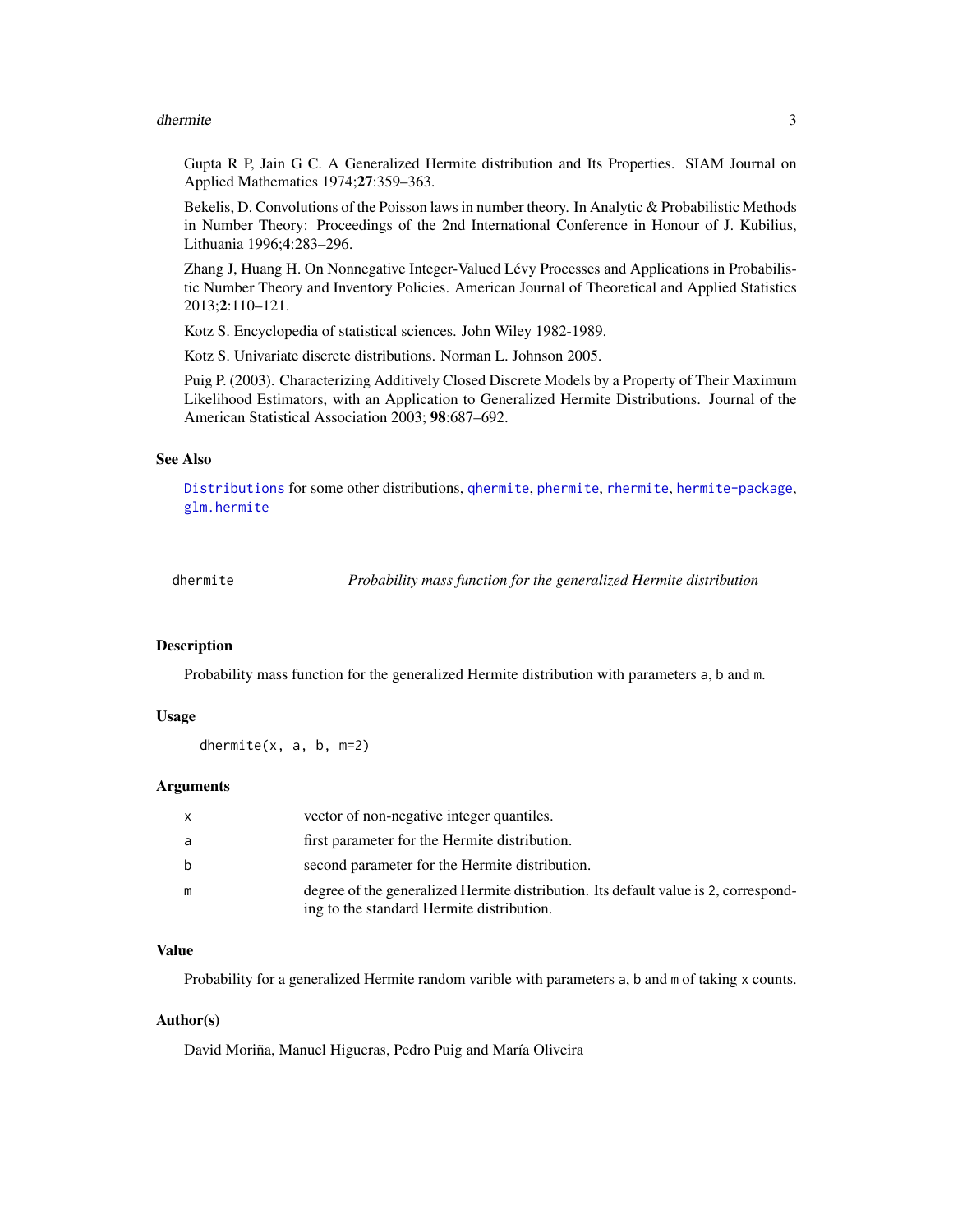#### <span id="page-3-0"></span>References

Kemp C D, Kemp A W. Some Properties of the Hermite Distribution. Biometrika 1965;52 (3- 4):381–394.

McKendrick A G Applications of Mathematics to Medical Problems. Proceedings of the Edinburgh Mathematical Society 1926;44:98–130.

Kemp A W, Kemp C D. An alternative derivation of the Hermite distribution. Biometrika 1966;53 (3-4):627–628.

Patel Y C. Even Point Estimation and Moment Estimation in Hermite Distribution. Biometrics 1976;32 (4):865–873.

Gupta R P, Jain G C. A Generalized Hermite distribution and Its Properties. SIAM Journal on Applied Mathematics 1974;27:359–363.

Bekelis, D. Convolutions of the Poisson laws in number theory. In Analytic & Probabilistic Methods in Number Theory: Proceedings of the 2nd International Conference in Honour of J. Kubilius, Lithuania 1996;4:283–296.

Zhang J, Huang H. On Nonnegative Integer-Valued Lévy Processes and Applications in Probabilistic Number Theory and Inventory Policies. American Journal of Theoretical and Applied Statistics 2013;2:110–121.

Kotz S. Encyclopedia of statistical sciences. John Wiley 1982-1989.

Kotz S. Univariate discrete distributions. Norman L. Johnson 2005.

Puig P. (2003). Characterizing Additively Closed Discrete Models by a Property of Their Maximum Likelihood Estimators, with an Application to Generalized Hermite Distributions. Journal of the American Statistical Association 2003; 98:687–692.

#### See Also

[Distributions](#page-0-0) for some other distributions, [qhermite](#page-8-1), [phermite](#page-7-1), [rhermite](#page-9-1), [hermite-package](#page-1-1), [glm.hermite](#page-3-1)

#### Examples

d <- dhermite(3, 0.8, 0.3)

<span id="page-3-1"></span>glm.hermite *Maximum likelihood estimation and Hermite regression*

#### **Description**

glm.hermite is used to fit generalized linear models with count responses following a Hermite distribution, specified by giving a symbolic description of the linear predictor. A summary method providing the most meaningful information on the fitted model is available for objects of class glm.hermite.

#### Usage

```
glm.hermite(formula, data, link="log", start=NULL, m = NULL)
```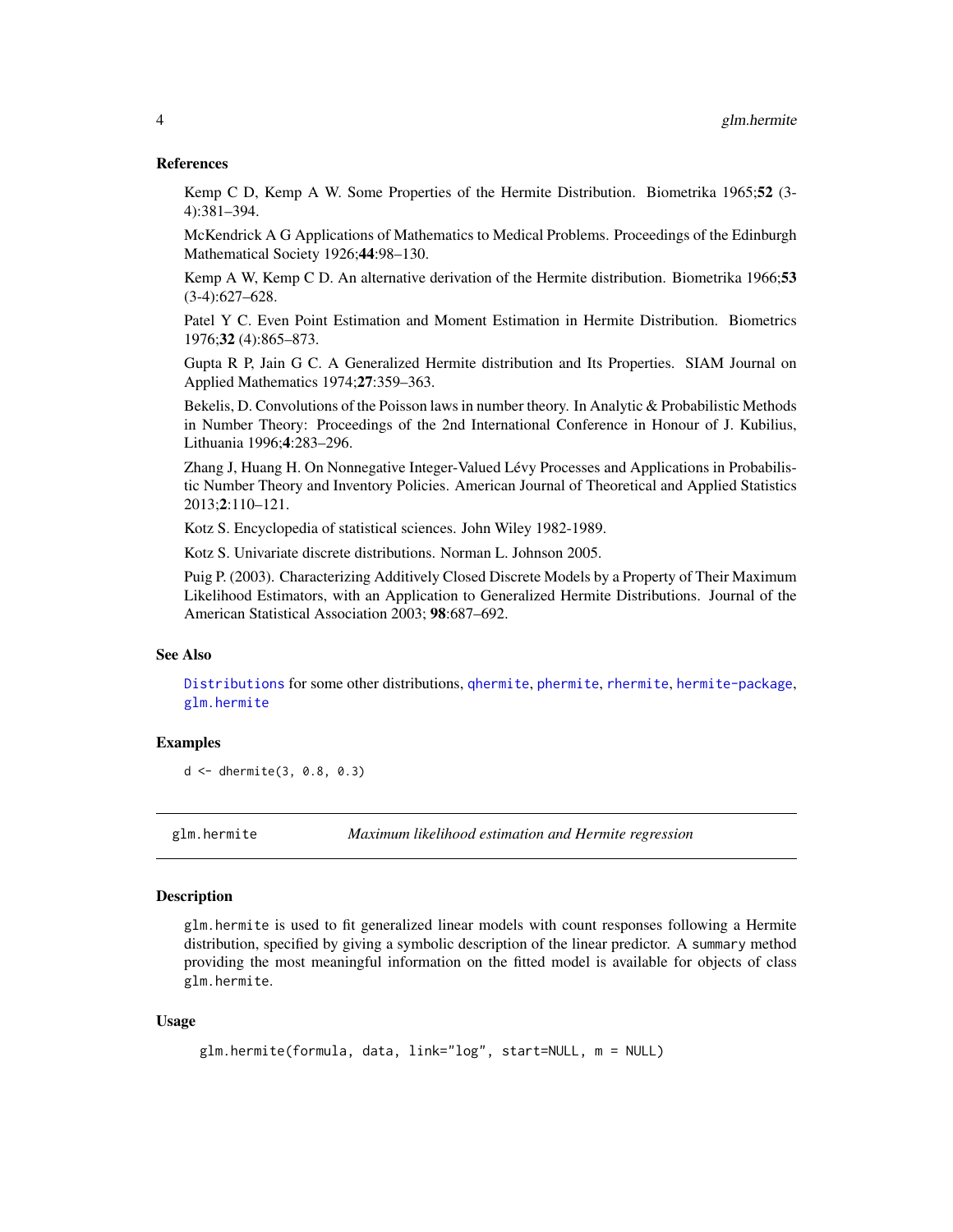#### glm.hermite 5

#### Arguments

| formula | symbolic description of the model. A typical predictor has the form response $\sim$ terms<br>where response is the (numeric) response vector and terms is a series of terms<br>which specifies a linear predictor for response. |
|---------|---------------------------------------------------------------------------------------------------------------------------------------------------------------------------------------------------------------------------------|
| data    | an optional data frame containing the variables in the model.                                                                                                                                                                   |
| link    | character specification of link function: "log" or "identity". By default link="log".                                                                                                                                           |
| start   | a vector containing the starting values for the parameters of the specified model.<br>Its default value is NULL.                                                                                                                |
| m       | value for parameter m. Its default value is NULL, and in that case it will be esti-<br>mated inside the function.                                                                                                               |

#### Value

glm.hermite returns an object of class glm.hermite, which is a list including the following components:

- coefs the vector of coefficients.
- data an optional data frame containing the variables in the model.
- loglik log-likelihood of the fitted model.
- vcov covariance matrix of all coefficients in the model (derived from the Hessian of the maxLik output).
- hessHessian matrix, returned by the maxLik output.
- fitted.values the fitted mean values, obtained by transforming the linear predictors by the inverse of the link function.
- wLikelihood ratio test statistic.
- pvalLikelihood ratio test p-value.

#### Author(s)

María Oliveira, Manuel Higueras, David Moriña and Pere Puig

#### References

Kemp C D, Kemp A W. Some Properties of the Hermite Distribution. Biometrika 1965;52 (3- 4):381–394.

McKendrick A G Applications of Mathematics to Medical Problems. Proceedings of the Edinburgh Mathematical Society 1926;44:98–130.

Kemp A W, Kemp C D. An alternative derivation of the Hermite distribution. Biometrika 1966;53 (3-4):627–628.

Patel Y C. Even Point Estimation and Moment Estimation in Hermite Distribution. Biometrics 1976;32 (4):865–873.

Gupta R P, Jain G C. A Generalized Hermite distribution and Its Properties. SIAM Journal on Applied Mathematics 1974;27:359–363.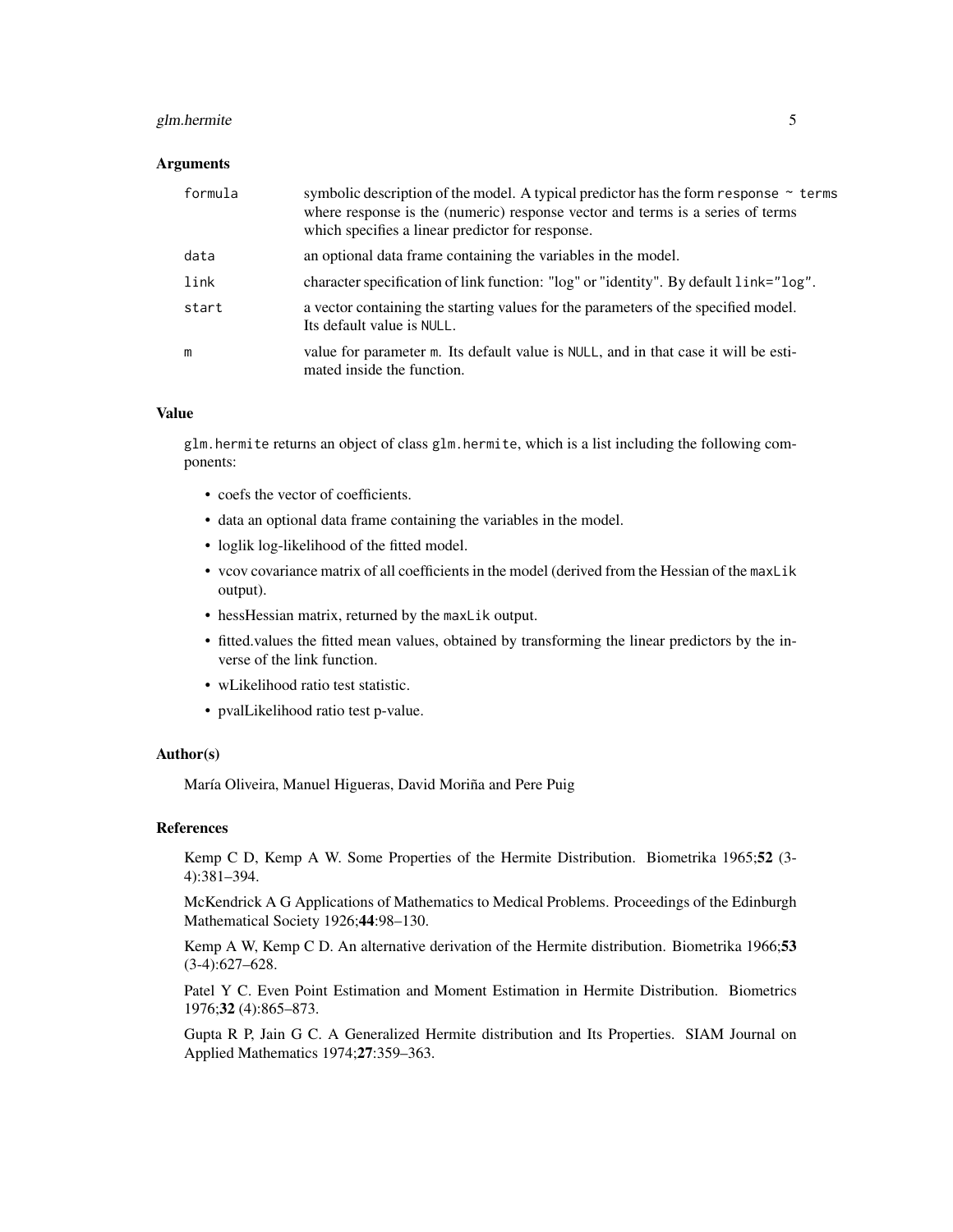<span id="page-5-0"></span>Bekelis, D. Convolutions of the Poisson laws in number theory. In Analytic & Probabilistic Methods in Number Theory: Proceedings of the 2nd International Conference in Honour of J. Kubilius, Lithuania 1996;4:283–296.

Zhang J, Huang H. On Nonnegative Integer-Valued Lévy Processes and Applications in Probabilistic Number Theory and Inventory Policies. American Journal of Theoretical and Applied Statistics 2013;2:110–121.

Kotz S. Encyclopedia of statistical sciences. John Wiley 1982-1989.

Kotz S. Univariate discrete distributions. Norman L. Johnson 2005.

Puig P. (2003). Characterizing Additively Closed Discrete Models by a Property of Their Maximum Likelihood Estimators, with an Application to Generalized Hermite Distributions. Journal of the American Statistical Association 2003; 98:687–692.

#### See Also

[Distributions](#page-0-0) for some other distributions, [qhermite](#page-8-1), [phermite](#page-7-1), [rhermite](#page-9-1), [hermite-package](#page-1-1)

### Examples

```
data <- c(rep(0,122), rep(1,40), rep(2,14), rep(3,16), rep(4,6), rep(5,2))
mle1 <- glm.hermite(data~1, link="log", start=NULL, m=3)
mle1
```
hi\_let *High-LET Radiation Exposure*

#### Description

This data corresponds to an experimental simulation of in vitro whole body irradiation for high-LET radiation exposure, where peripheral blood samples were exposed to 10 different doses of 1480MeV oxygen ions. For each dose, the number of dicentrics chromosomes per blood cell were scored.

#### Usage

hi\_let

#### Format

A data frame with 7413 rows and 3 columns.

#### Source

DiGiorgio M. et al. (2004) Chromosome aberrations induced in human lymphocytes by heavycharged particles in track segment mode. Radiation Protection Dosimetry, 108, 47-53.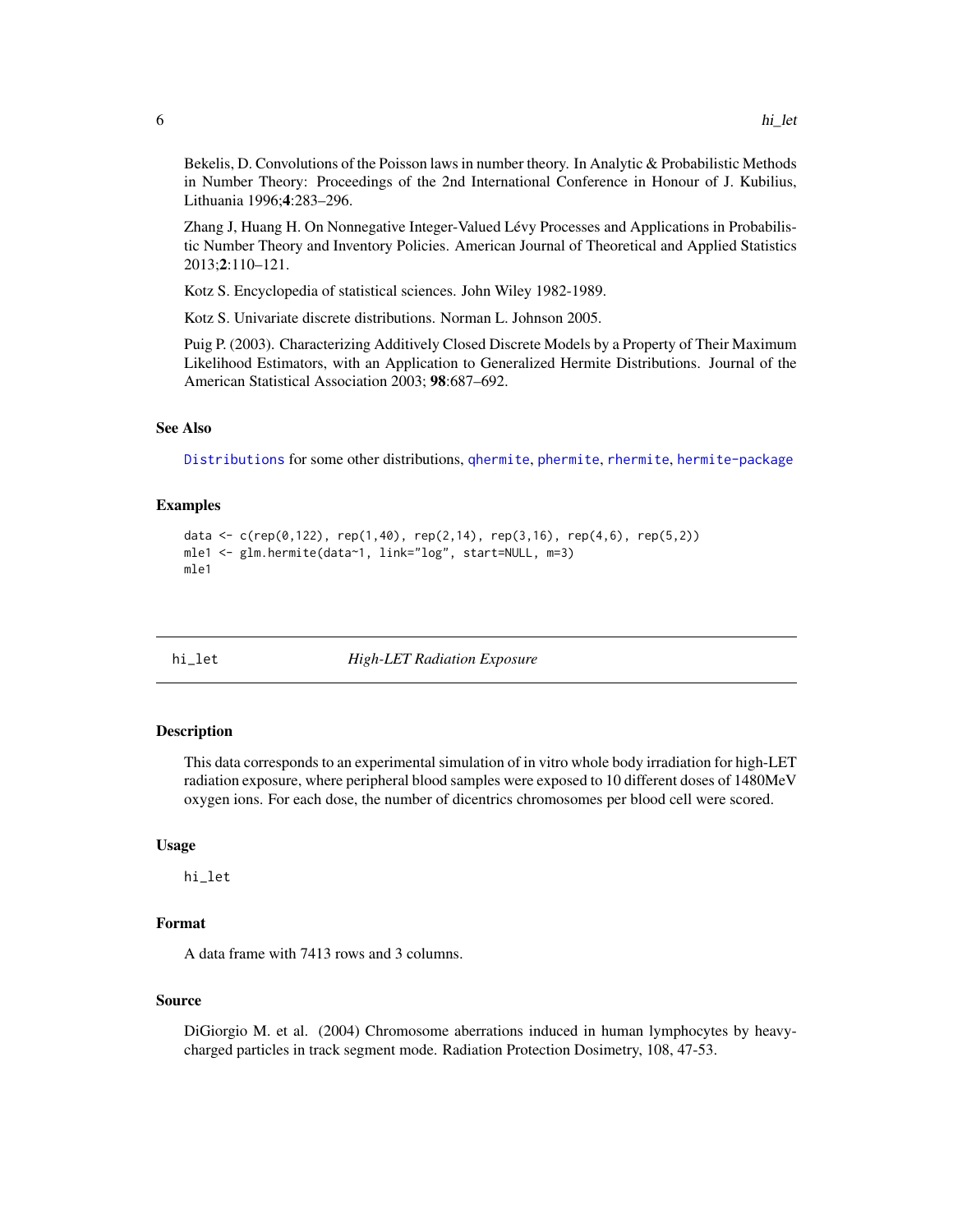#### <span id="page-6-0"></span>hot $100$   $7$

#### References

DiGiorgio M., Edwards A. A., Moquet J. E., Finnon P., Hone P. A., Lloyd D. C., Kreiner A. J., Schuff J. A., Taja M. R., Vallerga M. B., López F. O. and Burlón A., Debray M. E., Valda A. (2004) Chromosome aberrations induced in human lymphocytes by heavycharged particles in track segment mode. Radiation Protection Dosimetry, 108, 47-53.

hot100 *Hot 100 hits*

#### Description

This data corresponds to the 965 "number 1" hits on the Hot 100 chart over the period January 1955 to December 2003. For a recording that reaches the number one spot, *Weeks* measures the number of weeks that it stays at number one. The covariates are: *Elvis* = 1 if the recording was by Elvis Presley, = 0 otherwise; *Beatles* = 1 if the recording was by the Beatles, = 0 otherwise; *Group* = 1 if the recording was by a band, = 0 otherwise; *Female* = 1 if the artist was a solo female, = 0 otherwise; *Male* = 1 if the artist was a solo male, = 0 otherwise; *Inst* = 1 if the recording was purely instrumental, = 0 otherwise; and *NonCon* = 1 if the recording topped the charts in nonconsecutive weeks,  $= 0$  otherwise.

#### Usage

hot100

#### Format

A data frame with 965 rows and 9 columns.

#### Source

http://web.uvic.ca/~dgiles/downloads/data/hot100.xls

### References

Giles, D. E. (2006) Superstardom in the US popular music industry revisited. Economics Letters, 92(1):68–74. Giles, D. E. (2007) Modeling inflated count data. In Y. Berbers and W. Zwaenepoel, editors, Proceedings of the MODSIM 2007 International Congress on Modelling and Simulation, pages 919–925. L. Oxley and D. Kulasiri, Eds., Modelling and Simulation Society of Australia and New Zealand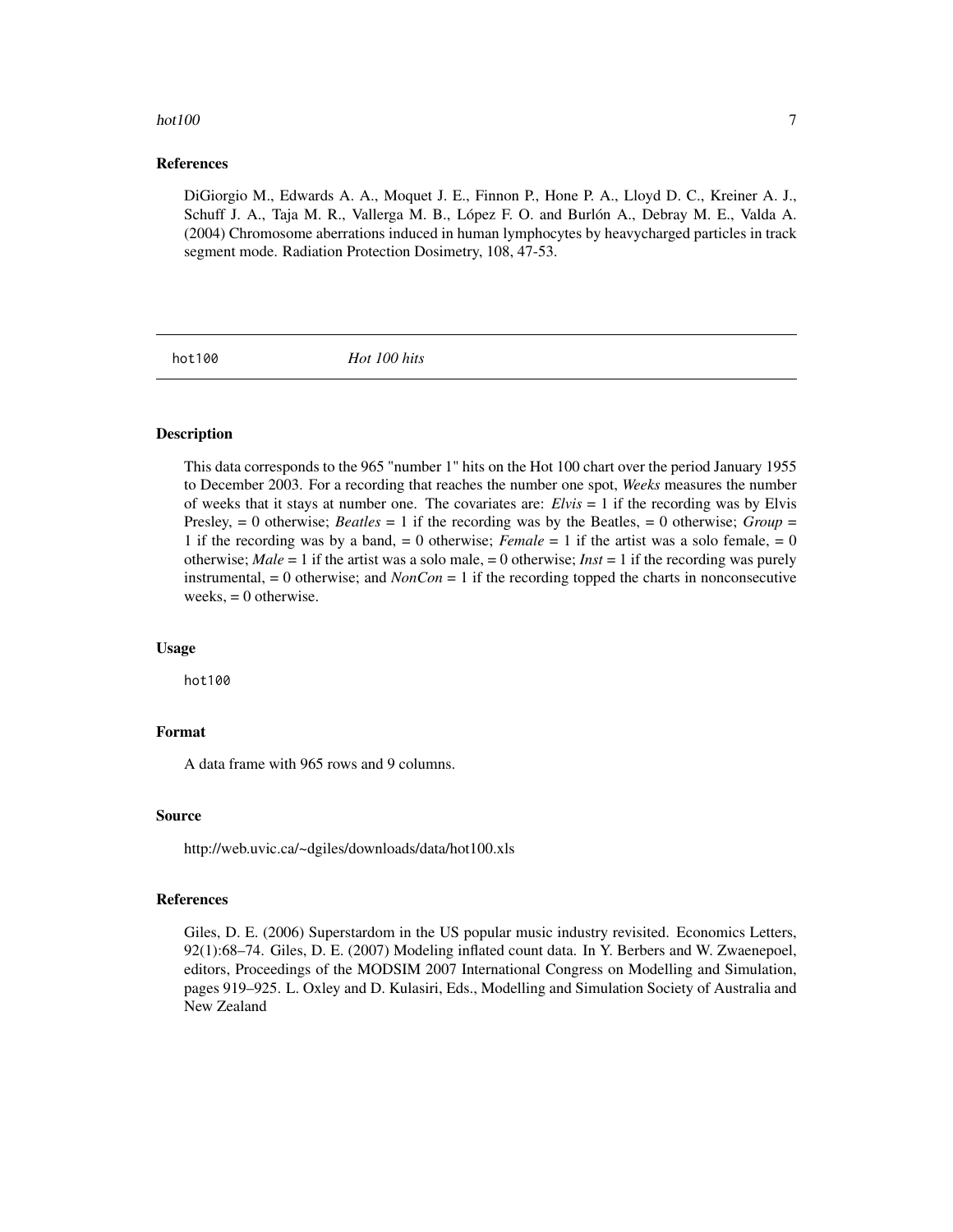<span id="page-7-1"></span><span id="page-7-0"></span>

#### Description

Distribution function for the generalized Hermite distribution with parameters a, b and m.

### Usage

phermite(q, a, b, m=2, lower.tail=TRUE)

#### Arguments

| q          | vector of non-negative integer quantiles.                                                                                        |
|------------|----------------------------------------------------------------------------------------------------------------------------------|
| -a         | first parameter for the Hermite distribution.                                                                                    |
| b          | second parameter for the Hermite distribution.                                                                                   |
| m          | degree of the generalized Hermite distribution. Its default value is 2, correspond-<br>ing to the standard Hermite distribution. |
| lower.tail | logical; if TRUE (default), probabilities are $P[X \le x]$ , otherwise, $P[X > x]$ .                                             |

#### Value

Probability for a generalized Hermite random varible with parameters a, b and m to be lower (or greater) than q.

#### Author(s)

David Moriña, Manuel Higueras, Pedro Puig and María Oliveira

#### References

Kemp C D, Kemp A W. Some Properties of the Hermite Distribution. Biometrika 1965;52 (3- 4):381–394.

McKendrick A G Applications of Mathematics to Medical Problems. Proceedings of the Edinburgh Mathematical Society 1926;44:98–130.

Kemp A W, Kemp C D. An alternative derivation of the Hermite distribution. Biometrika 1966;53 (3-4):627–628.

Patel Y C. Even Point Estimation and Moment Estimation in Hermite Distribution. Biometrics 1976;32 (4):865–873.

Gupta R P, Jain G C. A Generalized Hermite distribution and Its Properties. SIAM Journal on Applied Mathematics 1974;27:359–363.

Bekelis, D. Convolutions of the Poisson laws in number theory. In Analytic & Probabilistic Methods in Number Theory: Proceedings of the 2nd International Conference in Honour of J. Kubilius, Lithuania 1996;4:283–296.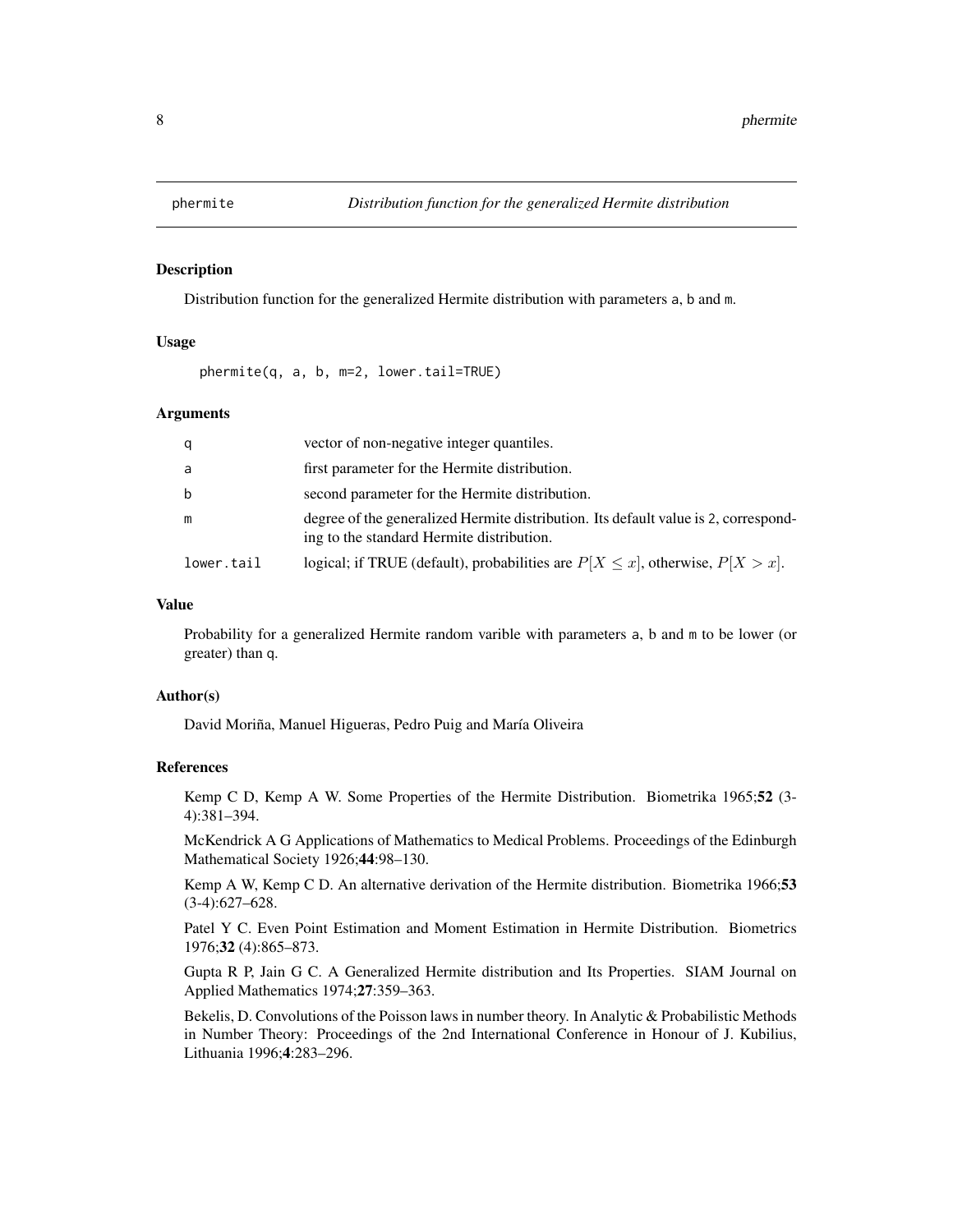#### <span id="page-8-0"></span>qhermite that the set of the set of the set of the set of the set of the set of the set of the set of the set of the set of the set of the set of the set of the set of the set of the set of the set of the set of the set of

Zhang J, Huang H. On Nonnegative Integer-Valued Lévy Processes and Applications in Probabilistic Number Theory and Inventory Policies. American Journal of Theoretical and Applied Statistics 2013;2:110–121.

Kotz S. Encyclopedia of statistical sciences. John Wiley 1982-1989.

Kotz S. Univariate discrete distributions. Norman L. Johnson 2005.

Puig P. (2003). Characterizing Additively Closed Discrete Models by a Property of Their Maximum Likelihood Estimators, with an Application to Generalized Hermite Distributions. Journal of the American Statistical Association 2003; 98:687–692.

#### See Also

[Distributions](#page-0-0) for some other distributions, [dhermite](#page-2-1), [qhermite](#page-8-1), [rhermite](#page-9-1), [hermite-package](#page-1-1), [glm.hermite](#page-3-1)

#### Examples

d <- phermite(4, 0.8, 0.3, m=3)

<span id="page-8-1"></span>

|  | ghermite |  |
|--|----------|--|
|  |          |  |
|  |          |  |
|  |          |  |

qhermite *Quantile function for the generalized Hermite distribution*

#### Description

Quantile function for the generalized Hermite distribution with parameters a, b and m.

#### Usage

qhermite(p, a, b, m=2, lower.tail=TRUE)

#### Arguments

| p          | vector of probabilities.                                                                                                         |
|------------|----------------------------------------------------------------------------------------------------------------------------------|
| a          | first parameter for the Hermite distribution.                                                                                    |
| b          | second parameter for the Hermite distribution.                                                                                   |
| m          | degree of the generalized Hermite distribution. Its default value is 2, correspond-<br>ing to the standard Hermite distribution. |
| lower.tail | logical; if TRUE (default), probabilities are $P[X \le x]$ , otherwise, $P[X > x]$ .                                             |

#### Value

The smallest integer x such that  $P(X \le x) \ge p$  (or such that  $P(X \le x) \ge 1 - p$  if lower.tail is set to FALSE), where  $X$  is a generalized Hermite random variable with parameters  $a$ ,  $b$  and  $m$ .

#### Author(s)

David Moriña, Manuel Higueras, Pedro Puig and María Oliveira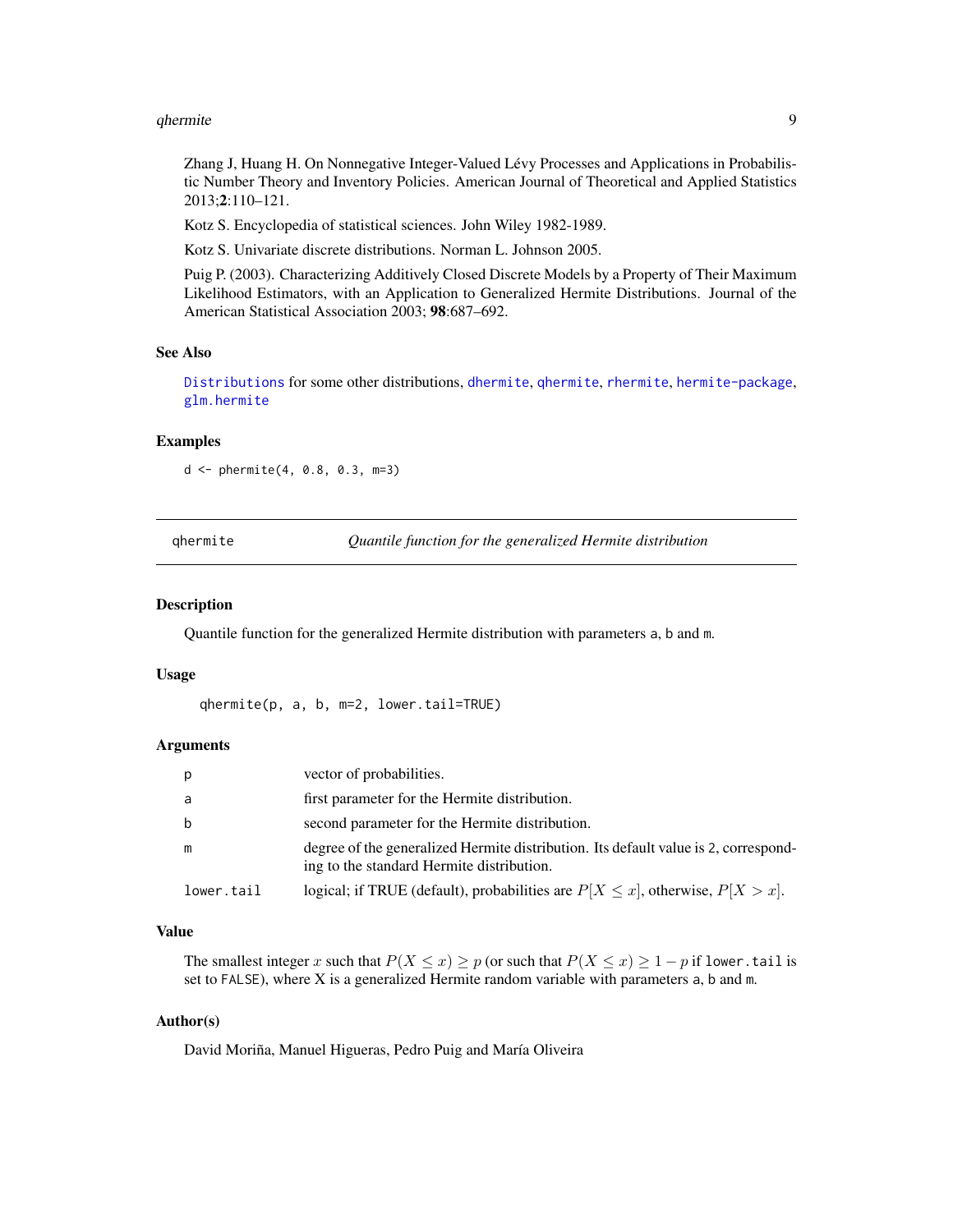#### <span id="page-9-0"></span>References

Kemp C D, Kemp A W. Some Properties of the Hermite Distribution. Biometrika 1965;52 (3- 4):381–394.

McKendrick A G Applications of Mathematics to Medical Problems. Proceedings of the Edinburgh Mathematical Society 1926;44:98–130.

Kemp A W, Kemp C D. An alternative derivation of the Hermite distribution. Biometrika 1966;53 (3-4):627–628.

Patel Y C. Even Point Estimation and Moment Estimation in Hermite Distribution. Biometrics 1976;32 (4):865–873.

Gupta R P, Jain G C. A Generalized Hermite distribution and Its Properties. SIAM Journal on Applied Mathematics 1974;27:359–363.

Bekelis, D. Convolutions of the Poisson laws in number theory. In Analytic & Probabilistic Methods in Number Theory: Proceedings of the 2nd International Conference in Honour of J. Kubilius, Lithuania 1996;4:283–296.

Zhang J, Huang H. On Nonnegative Integer-Valued Lévy Processes and Applications in Probabilistic Number Theory and Inventory Policies. American Journal of Theoretical and Applied Statistics 2013;2:110–121.

Kotz S. Encyclopedia of statistical sciences. John Wiley 1982-1989.

Kotz S. Univariate discrete distributions. Norman L. Johnson 2005.

Puig P. (2003). Characterizing Additively Closed Discrete Models by a Property of Their Maximum Likelihood Estimators, with an Application to Generalized Hermite Distributions. Journal of the American Statistical Association 2003; 98:687–692.

#### See Also

[Distributions](#page-0-0) for some other distributions, [dhermite](#page-2-1), [phermite](#page-7-1), [rhermite](#page-9-1), [hermite-package](#page-1-1), [glm.hermite](#page-3-1)

#### Examples

d <- qhermite(0.9999987, 0.8, 0.3, m=3)

<span id="page-9-1"></span>rhermite *Random generation for the generalized Hermite distribution*

### Description

Random generation for the generalized Hermite distribution with parameters a, b and m.

#### Usage

rhermite(n, a, b, m=2)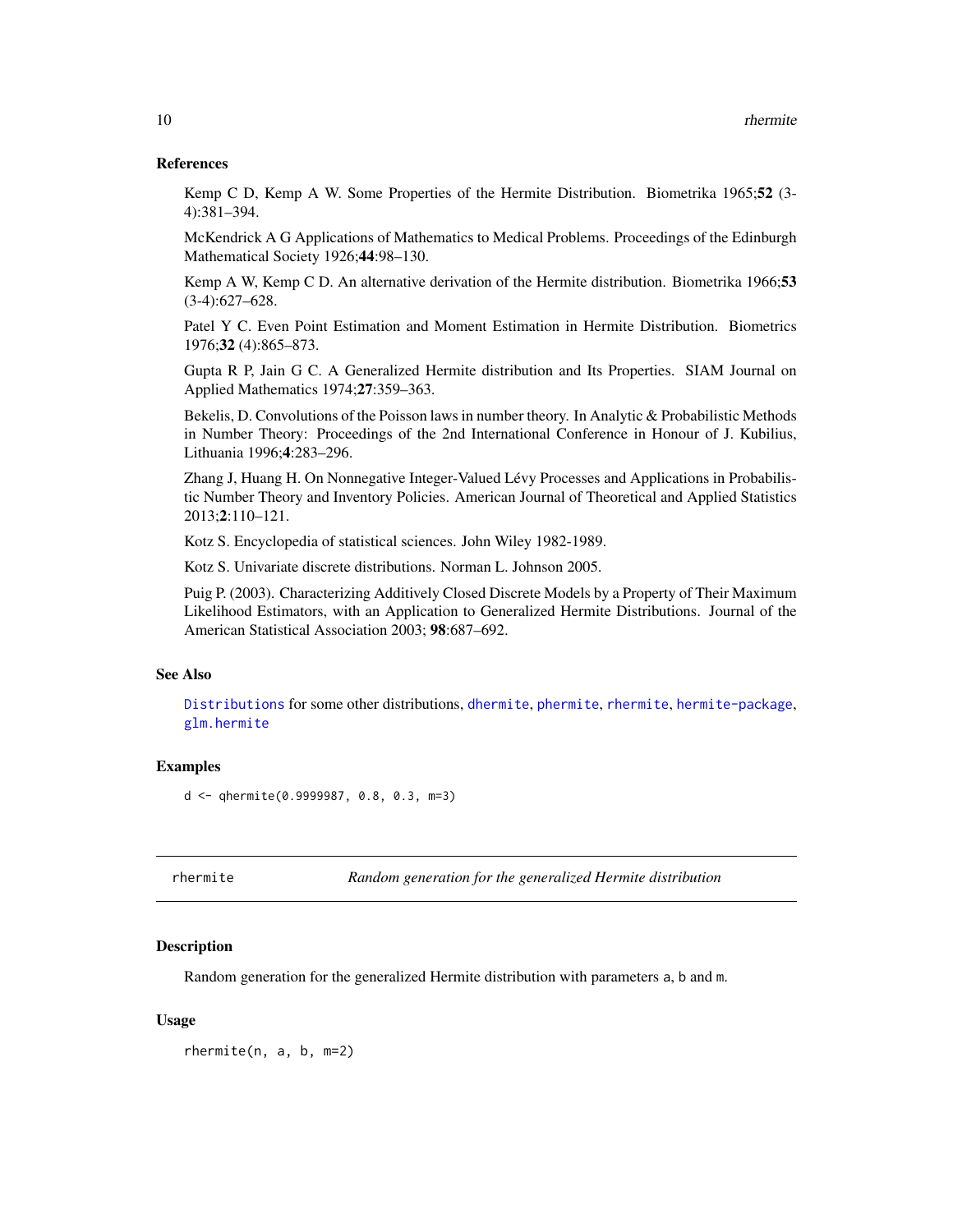#### <span id="page-10-0"></span>rhermite the contract of the contract of the contract of the contract of the contract of the contract of the contract of the contract of the contract of the contract of the contract of the contract of the contract of the c

#### Arguments

| n | number of observations.                                                                                                          |
|---|----------------------------------------------------------------------------------------------------------------------------------|
| a | first parameter for the Hermite distribution.                                                                                    |
| b | second parameter for the Hermite distribution.                                                                                   |
| m | degree of the generalized Hermite distribution. Its default value is 2, correspond-<br>ing to the standard Hermite distribution. |

#### Value

A vector containing n random deviates from a generalized Hermite distribution.

#### Author(s)

David Moriña, Manuel Higueras, Pedro Puig and María Oliveira

#### References

Kemp C D, Kemp A W. Some Properties of the Hermite Distribution. Biometrika 1965;52 (3- 4):381–394.

McKendrick A G Applications of Mathematics to Medical Problems. Proceedings of the Edinburgh Mathematical Society 1926;44:98–130.

Kemp A W, Kemp C D. An alternative derivation of the Hermite distribution. Biometrika 1966;53 (3-4):627–628.

Patel Y C. Even Point Estimation and Moment Estimation in Hermite Distribution. Biometrics 1976;32 (4):865–873.

Gupta R P, Jain G C. A Generalized Hermite distribution and Its Properties. SIAM Journal on Applied Mathematics 1974;27:359–363.

Bekelis, D. Convolutions of the Poisson laws in number theory. In Analytic & Probabilistic Methods in Number Theory: Proceedings of the 2nd International Conference in Honour of J. Kubilius, Lithuania 1996;4:283–296.

Zhang J, Huang H. On Nonnegative Integer-Valued Lévy Processes and Applications in Probabilistic Number Theory and Inventory Policies. American Journal of Theoretical and Applied Statistics 2013;2:110–121.

Kotz S. Encyclopedia of statistical sciences. John Wiley 1982-1989.

Kotz S. Univariate discrete distributions. Norman L. Johnson 2005.

Puig P. (2003). Characterizing Additively Closed Discrete Models by a Property of Their Maximum Likelihood Estimators, with an Application to Generalized Hermite Distributions. Journal of the American Statistical Association 2003; 98:687–692.

#### See Also

[Distributions](#page-0-0) for some other distributions, [dhermite](#page-2-1), [phermite](#page-7-1), [qhermite](#page-8-1), [hermite-package](#page-1-1), [glm.hermite](#page-3-1)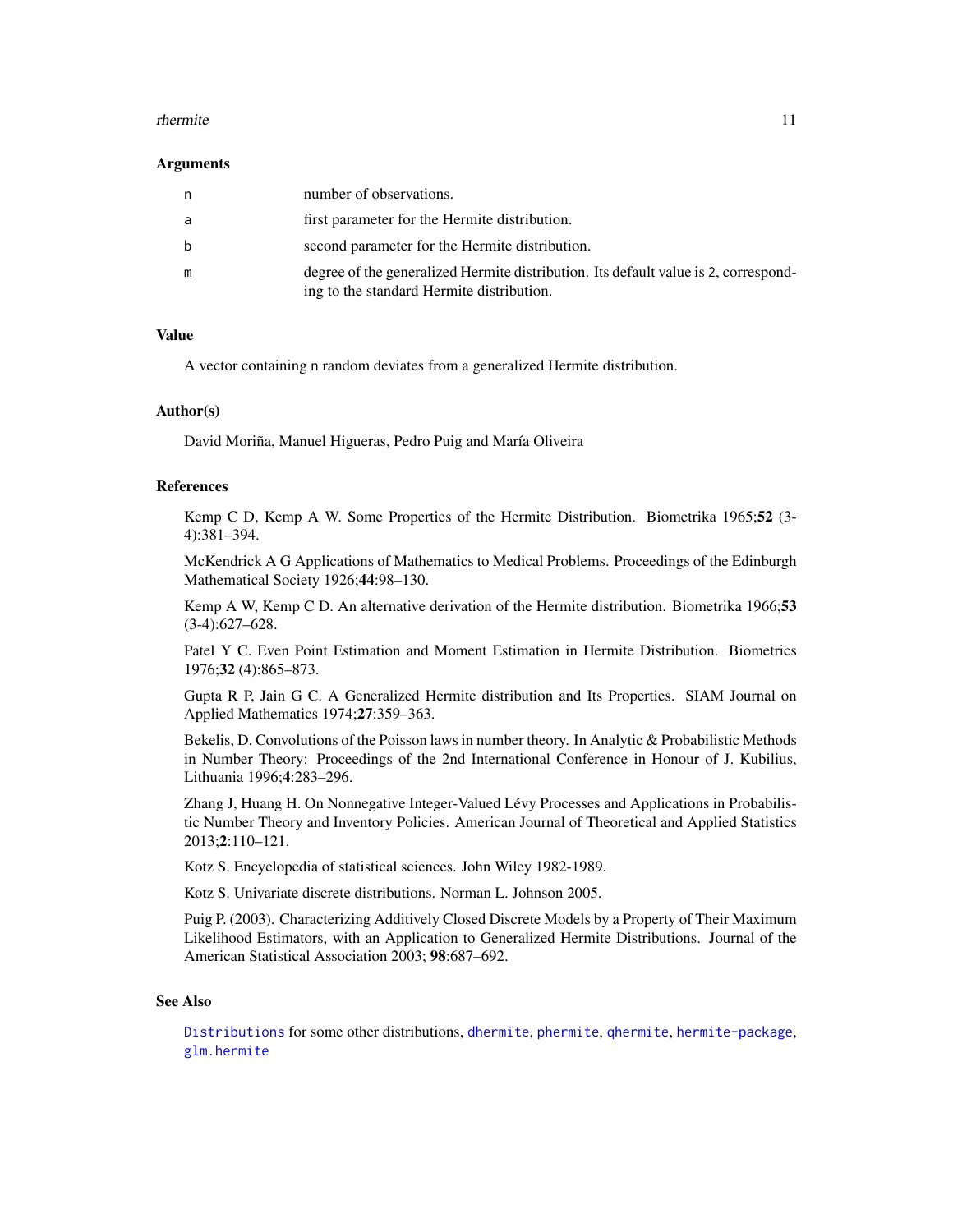12 rhermite

### Examples

rnd <- rhermite(1000, 0.8, 0.3)